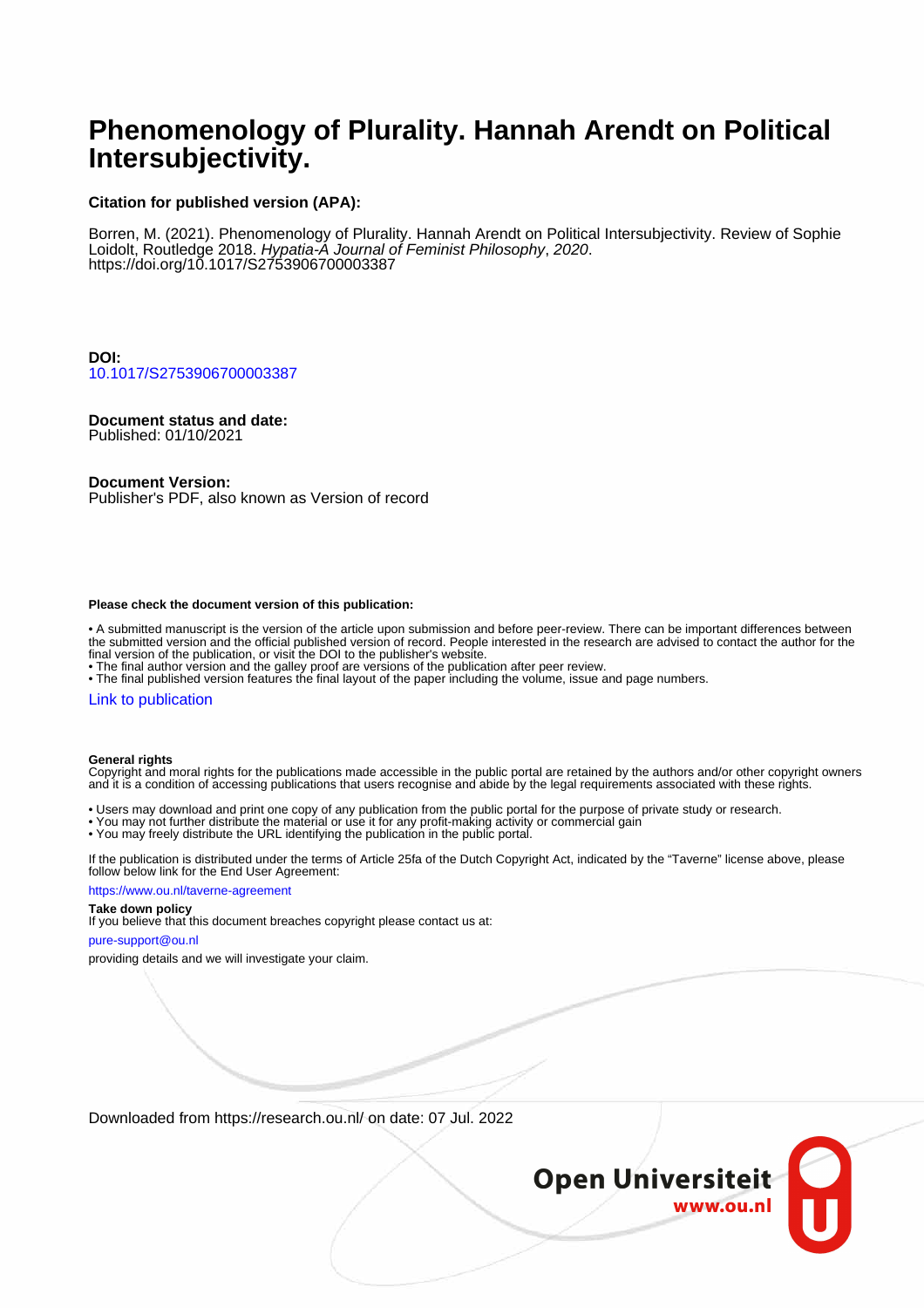# *Hypatia* **[Reviews Online](https://www.hypatiareviews.org/)**

A JOURNAL OF FEMINIST PHILOSOPHY

[WELCOME](http://hypatiaphilosophy.org/) [HYPATIA EDITORIAL OFFICE](http://hypatiaphilosophy.org/about/edandgovboards/) [HYPATIA AT CAMBRIDGE UNIVERSITY PRESS](https://www.cambridge.org/core/journals/hypatia)

# Sophie Loidolt Phenomenology of Plurality: Hannah Arendt on Political Intersubjectivity

NEW YORK AND LONDON: ROUTLEDGE, 2018 (ISBN 978-1-138-63189-2)

*Reviewed by Marieke Borren, 2020*

This impressive study is the first systematic and comprehensive reconstruction of Hannah Arendt's phenomenology ever pursued. Careful not to turn Arendt into something she is not--an orthodox (that is, Husserlian) phenomenologist--Austrian philosopher Sophie Loidolt puts Arendt's work squarely within the so-called second generation in the phenomenological tradition, alongside Merleau-Ponty, Fink, Patocka, Levinas, Sartre, and more recent work in social ontology. Loidolt demonstrates how Arendt is firmly embedded in first-generation phenomenology (Husserl and Heidegger), while stressing how she transformed--that is, politicized--it through her notion of "actualized plurality," or what Loidolt calls Arendt's "core phenomenon."

Loidolt's central claim is that Arendt's conceptual work and method are less idiosyncratic and eclectic than is usually assumed (both by "modernists," who deplore its lack of systematicity, and "postmodernists," who hail it), as phenomenology provides the systematic grounding underlying her method and the key notions that inform her work, such as appearance (including the "space of appearances"), experience, world, the "who" and, above all, plurality. Loidolt's aim is to deliver a contribution to phenomenology and to political theory. She provides a corrective to exclusively empirical-political (or "ontic") readings of Arendt's work, as well as to the "modernist" and "postmodernist" families of schools in Arendt scholarship. The former includes critical theory (deliberative democracy) and other approaches in political theory that stress deliberation, association, and practical-reason-based normative justification. Loidolt takes particular issue with this school, epitomized in the work of feminist philosopher Seyla Benhabib. The postmodernist family (with feminist representatives such as Bonnie Honig, Linda Zerilli, and Adriana Cavarero) include postfoundational, agonistic, and other theoretical approaches that stress performance, and usually take an aesthetic rather than a moral perspective on political matters. Postmodernists tend to be more sensitive to ontological questions pertaining to "the political," and Loidolt faults them for downplaying subjectivity.

Throughout the book, Loidolt draws (among others) on *Vita Activa oder Vom tätigen Leben* (1960). That Arendt's own German translation--or rather: reworking--of *The Human Condition* (1958) allows for a better appreciation of her phenomenological heritage than does the English-language publication is a real eye-opener.

The book consists of six chapters, divided across two parts, with part I dealing with Arendt's work and/in phenomenology, and part II with a phenomenological interpretation of plurality. Chapter 1 traces the development of the concept of plurality in Arendt's work through a close reading of two early essays in which she critically engages with phenomenology, *Existenz* philosophy, and existentialism, especially the work of her teachers Jaspers and Heidegger, along with Sartre, Camus, and the political writings of Merleau-Ponty. Loidolt's careful interpretation reveals that these essays center on the question of reality, or the "sense of the real," as Arendt calls it. By means of a *via negativa,* these essays bring out the limitations of phenomenology "with respect to capturing the manifestation of worldly reality in the encounter with others" (39). Even philosophers such as Sartre and Camus, who explicitly engage with political issues, do not take the world as the point of departure for philosophical reflection. I wondered how the work of the second-generation phenomenologists Beauvoir and Fanon in respectively feminist and postcolonial theory, could be shown to be closer to Arendt in this respect.

Along the way, Loidolt challenges the often-advanced view that Arendt's philosophical work in *The*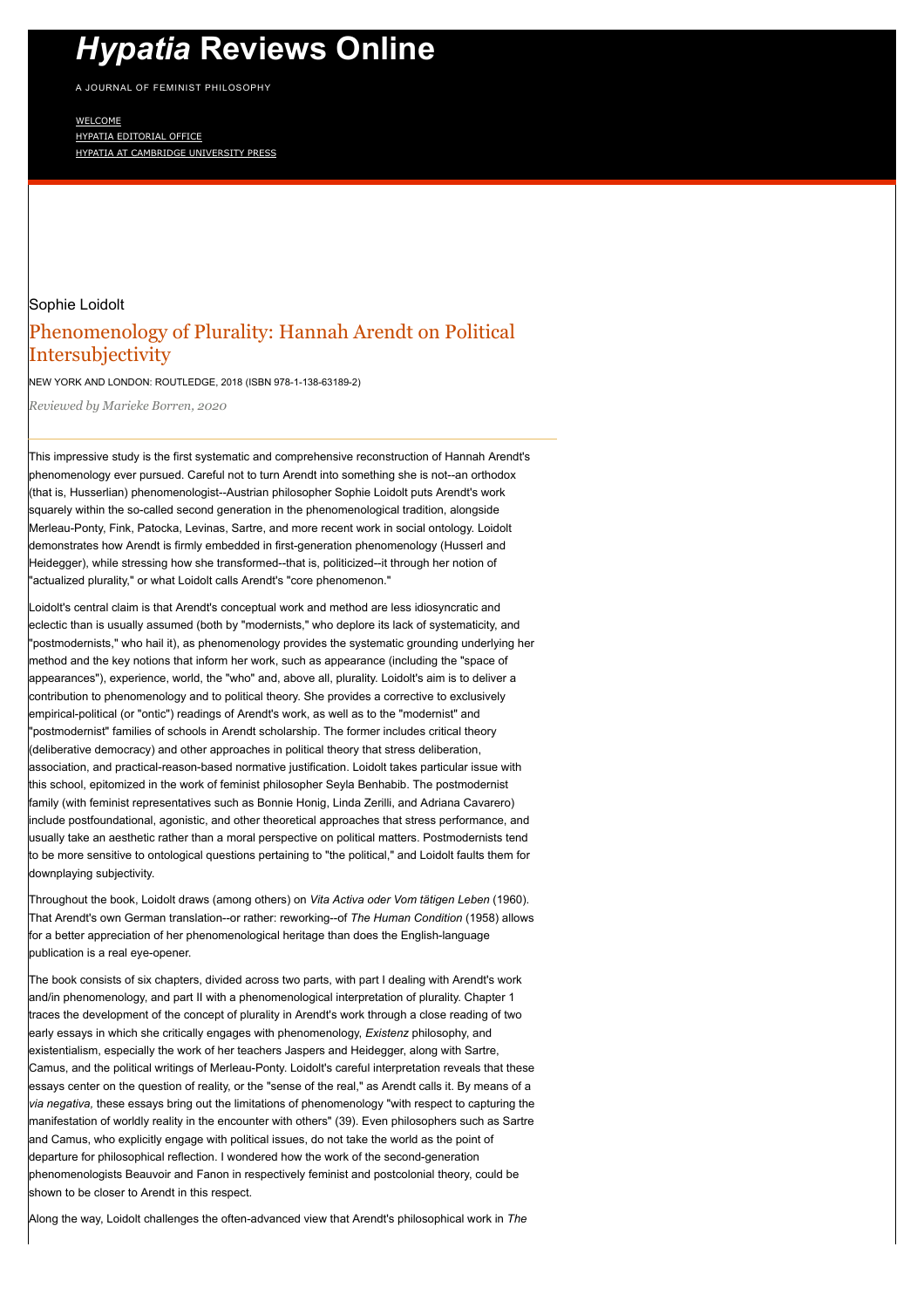*Human Condition* (1958) and *The Life of the Mind* (1971/1978) was prompted foremost by the historical events she lived through, especially the advent of mass statelessness in Europe and the Holocaust. Loidolt demonstrates that preceding the rise of totalitarian regimes, Arendt's 1929 doctoral thesis on St. Augustine's concept of love (written under the guidance of Heidegger and Jaspers) already contained her basic intuitions about plurality and the worldliness of the human condition *in nuce*.

Whereas chapter 1 is primarily historical and negative, chapters 2 and 3 are more systematic and positive, demonstrating how Arendt pluralizes and politicizes the basic (that is, Husserlian and Heideggerian) "operative" phenomenological concepts of appearance, experience, and world (chapter 2) and the structures of human existence, selfhood, or subjectivity (chapter 3). Although Arendt's prioritization of appearance over being has met with appreciation among postmodernist theorists of performance for *political* reasons, Loidolt expounds the *phenomenological* basis of this gesture. At the same time, she makes the argument that Arendt's account of the human condition (or rather: of "structures of conditionality") radicalizes and exteriorizes the phenomenological firstperson perspective, which Loidolt captures in the idea of "being-of-the-world." "Being-of-the-world" is removed from Husserl's transcendental subjectivity on account of its resolute anti-Cartesianism. It also radicalizes Heidegger's view of the worldliness of Dasein ("being-in-the-world"), for appearance *to others* is key to being-of-the-world. In Loidolt's interpretation, the "dative of experience," that is, the subject to which appearances appear, is pushed into the world, like "a glove turned inside out" (93). This move into the world brings Arendt into proximity with other second-generation phenomenologists, most notably Merleau-Ponty.

Chapter 3, the conceptual center of the book (as dense as it is original), proceeds by developing more fully Arendt's *enactive* phenomenological approach to intentionality, human experience, and conditionality that was introduced in chapter 2 as a complement to the existing hermeneuticphenomenological reception of Arendt's work. This enactive phenomenology centers on the concept of *Vollzug*. The word *Vollzug* both belongs to everyday German speech and has a more technical meaning in phenomenology, drawing upon the Aristotelian concept of *energeia.* It does not correspond to a single English word, but depending on the context, it is translated as either actualizing, enacting, performing, executing, unfolding, and so on. Loidolt argues that labor, work, and action/speech are to be seen as the activities needed to enact the conditional structures of life itself, worldliness, and plurality (in chapter 5, she adds reflective judgment to speech and action as the activities that enact plurality). Each of the human activities has a particular "inner logic" that Loidolt calls "space of meaning." These spaces of meaning are dynamic and always exist in relation to one another.

Loidolt refutes Benhabib's charge that Arendt's work suffers from "phenomenological essentialism": making essentialist distinctions between the private and the public spheres on the one hand and the political and the social realms on the other. These distinctions are a longstanding target of feminist critique, even if they are not always blamed on Arendt's phenomenological heritage, most recently in Judith Butler's work, which is otherwise sympathetic to Arendt's political theory (Butler 2015). Loidolt does not follow Arendt uncritically at this point, but she argues that human activities do not have a given or natural "location"; the spaces of meaning determine how and where they may flourish and enhance their own possibilities, for example, in private or public spaces (Loidolt calls this the "excellence thesis" as opposed to the "location thesis"). The excellence thesis enables Loidolt to introduce the question of the normative ramifications of Arendt's work, a topic that receives its full elaboration in the last chapter.

Chapter 4 elaborates Arendt's concept of plurality as "political intersubjectivity," first in relation to the basic phenomenological view that subjectivity, intersubjectivity, and the world are co-constitutive and thoroughly intertwined. Loidolt demonstrates how Arendt is indebted to Husserl's treatment of intersubjectivity and Heidegger's *Mitsein* (or rather: *Miteinandersein*), being-with, especially in his 1924/25 lectures on Aristotle of which Loidolt offers a fine close reading. Second, Loidolt situates Arendtian plurality within the context of political theory and of recent intersubjective transformations of philosophy. What Arendt meant by plurality is mostly poorly understood. In mainstream political theory, including feminist and antiracist scholarship, it is often simply taken to refer to social or cultural pluralism (for example, in debates on multiculturalism, diversity policy, and identity politics), or to an ontic diversity of properties that may be quantitative or qualitative (what Arendt calls "what" we are), rather than to a plurality of *perspectives*. Postfoundational theorists, on the other hand, do acknowledge the ontological radicality of plurality, yet due to their deconstructions of subjectivity, completely rule out the first-person perspective that is key to phenomenological approaches. Finally, social ontology and other recent phenomenological accounts of the self-other relation (Zahavi) neglect the political dimension of plurality.

For Arendt, plurality is both an "ontico-ontological" and an existential fact that allows for the emergence of a unique individual perspective, the "who." At the same time, plurality is more than an ontico-ontological fact, for it calls for enactment (*Vollzug*), and hence it may be realized--or not. At this point, the normative implications of Arendtian plurality come into focus again: the demand for the "we" not to be merged in a collective "I." In the final section of this chapter, Loidolt spells out six features of the who.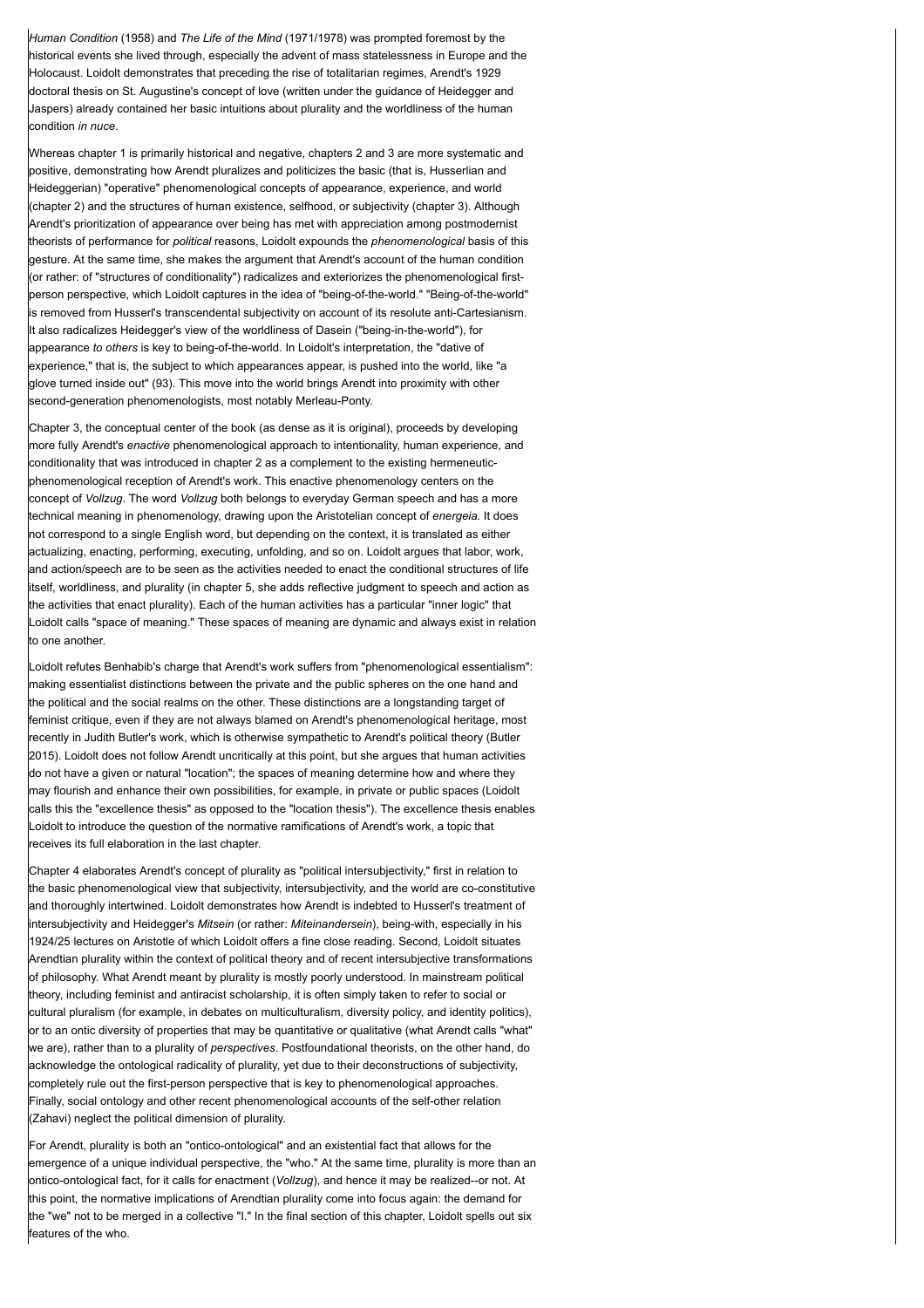Chapter 5 engages in the debate on agonistic (Honig) vs. narrative (Benhabib) readings of action in Arendt scholarship and argues that a phenomenological analysis of the different layers of the who clarifies that the two models are actually related. Loidolt proceeds with a meticulous discussion of the three activities through which plurality may be actualized: the common exercise of action, speech, and reflective judgment. Taking in the phenomenological background of Arendt's appropriation of Kant's theory of reflective judgment, she puts it in a new light that I found convincing and illuminating. Finally, Loidolt shows that plurality provides the criterion for assessing the authenticity of the we: the extent to which it actualizes plurality and does not dissolve the uniqueness of each who.

Chapters 1-5 build up toward, arguably, the apotheosis of the book, chapter 6 on Arendt's "political ethics of actualized plurality," by following up on the concluding question of the previous chapter: "Why should we be interested at all in actualizing plurality?...Why should care for life and survival not clearly have more importance than any actualization of plurality?" (229-30). One of the enduring debates in Arendt scholarship concerns the alleged lack of normativity or moral foundations in her work. Loidolt argues (against Benhabib's charge of "normative melancholia," among others) that Arendt's phenomenology of plurality *does* have important normative consequences, which are best thought of as "proto-normative" demands. She retrieves an *intrinsic* ethics of the political from Arendt's work that follows from the "logic" (space of meaning) of actualized plurality itself, instead of deriving moral principles through the justificatory operations of practical reason, as adherents of deliberative democracy and political liberalism within normative political theory do. The "overall ethical principle" that Loidolt derives from Arendt's work is "endorsing everything that fosters plurality while rejecting that which flattens plurality and morally condemning that which destroys plurality" (252). Courage and trust are presented as the Arendtian ethical virtues: "the feelings and attitudes towards others which are...vitally important for the sustainment of a common world and freedom 'in concert,' are welcoming the new, keeping one's promises, and being ready to forgive"  $(241)$ 

Next, Loidolt shows how for Arendt, the logic of plurality clashes with the concerns of life itself, (factual) truth, and lawgiving practical reason, to the effect of mutual deformations. Loidolt defends these controversial distinctions to a certain extent. For example, though she agrees with, among others, social justice and feminist theorists, that life itself can never be banned completely from the space of the political, she warns about the opposite: the concerns of life, by virtue of its space of meaning, have the potential to annihilate plurality. Totalitarian or authoritarian populist regimes suggest they are best equipped to solve the "mass" problems of our times--regulating "floods" of refugees, for example--and indeed they may be, but only by entirely swallowing joint political action by a plurality of people.

This chapter ends with a comparison between Arendt's politics of plurality and Levinas's ethics of alterity. Loidolt argues that this comparison may prove mutually beneficial because of their "methodological affinity," their important differences notwithstanding.

Even though Loidolt aims to offer a new reading of Arendt's work to both political theorists and (more or less orthodox) phenomenologists, I believe it will speak more directly to the latter than to the former. Granted that Loidolt does not reduce Arendt to a disciple of Heidegger, even less so of Husserl, the tacit assumption seems to be that only demonstrated parallels with these firstgeneration phenomenologists prove Arendt to be a true phenomenologist. This assumption seems to prevent Loidolt from drawing the radical consequences of the idea of "being-of-the-world," although she approves of Cavarero's reading of Arendt's work as a "radical form of phenomenological ontology" (64). Loidolt is completely right to stress--contra deconstructions of the subject in postfoundationalism--that self, other, and world are intertwined, so that the one cannot even exist in isolation from the others. Regrettably, the focus is somewhat out of balance. The *who* (selfhood, subjectivity, the dative of experience), even if it is pluralized, receives a disproportionate amount of attention, at the expense of the (appearing and common) *world*. Arendt held that "the *world* and the *people* who inhabit it are *not* the *same*" *(Arendt 1968, 4).* Her postmetaphysical insistence on the coincidence of being and appearance--that is, appearance to many others- translates to the ontological dignity (perhaps primacy) of the world, taken as the space of appearances, the "in between" and certainly also the *Dingwelt*, the material world that provides the stability that is needed in light of the fragility of the "second in-between" (99). Indeed, Loidolt frequently gestures to each of these aspects of the world, and she gives a tantalizing hint to the ethical appeal of the world in her last chapter, but she does not really elaborate on them to bring out what I take to be the true radicality of Arendt's phenomenology, which perhaps only Merleau-Ponty rivals.

Loidolt mostly (the last chapter is an important exception) leaves it to the reader to spell out the implications for rethinking "the political" and even more so for thinking about politics. An indication is the metaphor for Arendtian action that she uses repeatedly: making music together. Albeit a step forward with respect to Heidegger's example of choice--solitary instrument use--making music together is still a proto-political common practice at most. Adamant to stress the philosophical rather than "merely" political meaning of Arendt's work, Loidolt sometimes overstates her point with the risk of dehistoricizing it. For example, she nicely observes that for Arendt, philosophizing is